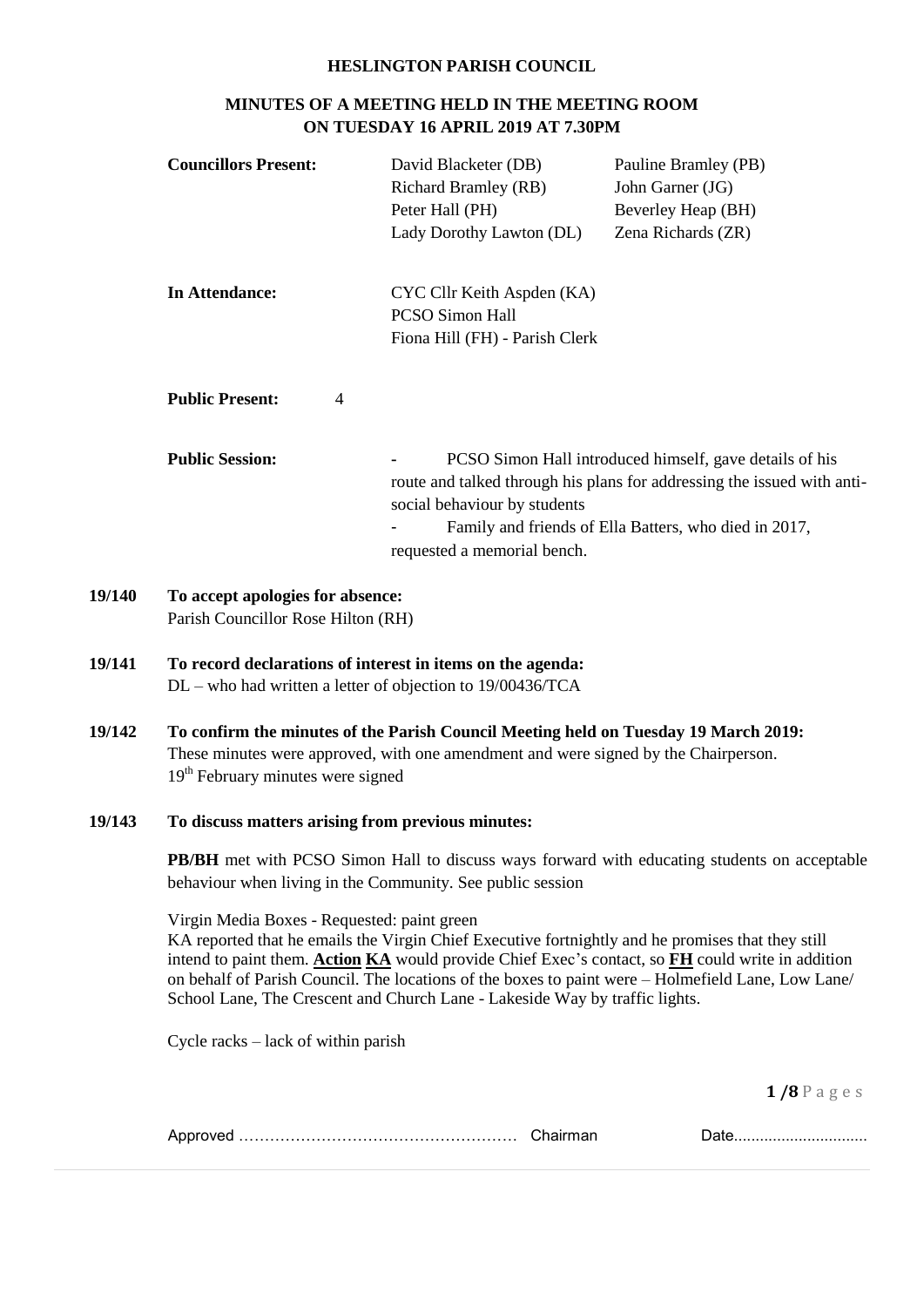KA reported that CYC would support/fund this, but were aware the Village Trust had objected to the proposed installation of cycle racks in the past. CYC would attend a site visit providing the Village Trust withdrew their objection. **Action PB** would contact Nick Allan, Village Trust. Locations were discussed, but no decision made.

Dog fouling/Tally Alley - Requested: costings for 3 new signs **Action PB** would speak to Cindy Benton, CYC to progress the Ward application

Play Area Child Sign - Sign remains in wrong situ.

RH reported that the sign had been moved but not to the requested place. **Action KA** would speak again to CYC

Collapsed Man Hole/Main Street West - JG reported this was still not done. **Action KA** would investigate

Yorkshire Water - School Lane, The Crescent and Low Lane

The further update had been received by email (16Apr19 -

Please find below the feedback for the investigations undertaken since 23 February 2019. 2 April 2019

22697838 - Customer Investigation Internal

Attended site.

Lifted lids downstream from the manhole opposite 7 School Lane down to junction with the Junction of Low Lane

- · No signs of any surcharge, all flowing fine.
- · Found a restriction in the manhole near 7 Low Lane.
- Further work raised.

· Checked the Network down Low Lane to the Sewage Pumping Station, No other issues on the rest of the network.

4 April 2019

22752185 - Vactor

- Attended site.
- Sumped out some debris from the manhole in front of garden number 7 Low Lane.
- Flushed and jetted all lines using auxiliary hose.
- All running fine.

All work complete.

Thanks for your patience in this matter. If you have any issues in future please call us on 0345 1 24 24 24.

If you wish to discuss this further, please call me on 0333 222 4310 quoting ref: T276716-1.

**Action FH** would write to thank them for the excellent work and emailed updates with this matter. All works completed so can be removed from watching brief

Action KA would ask CYC about the gutter cleaning rota, as this reduces the amount of street litter ending up in the pipework.

Potholes/Road surface Hall Park Holburns Croft - DL reported that these had been repaired reasonably well.

University Rd.opp Heslington Hall bus stop - the path will be diverted to church field. Funding is in place for this and the work is planned for August 2019

|--|--|--|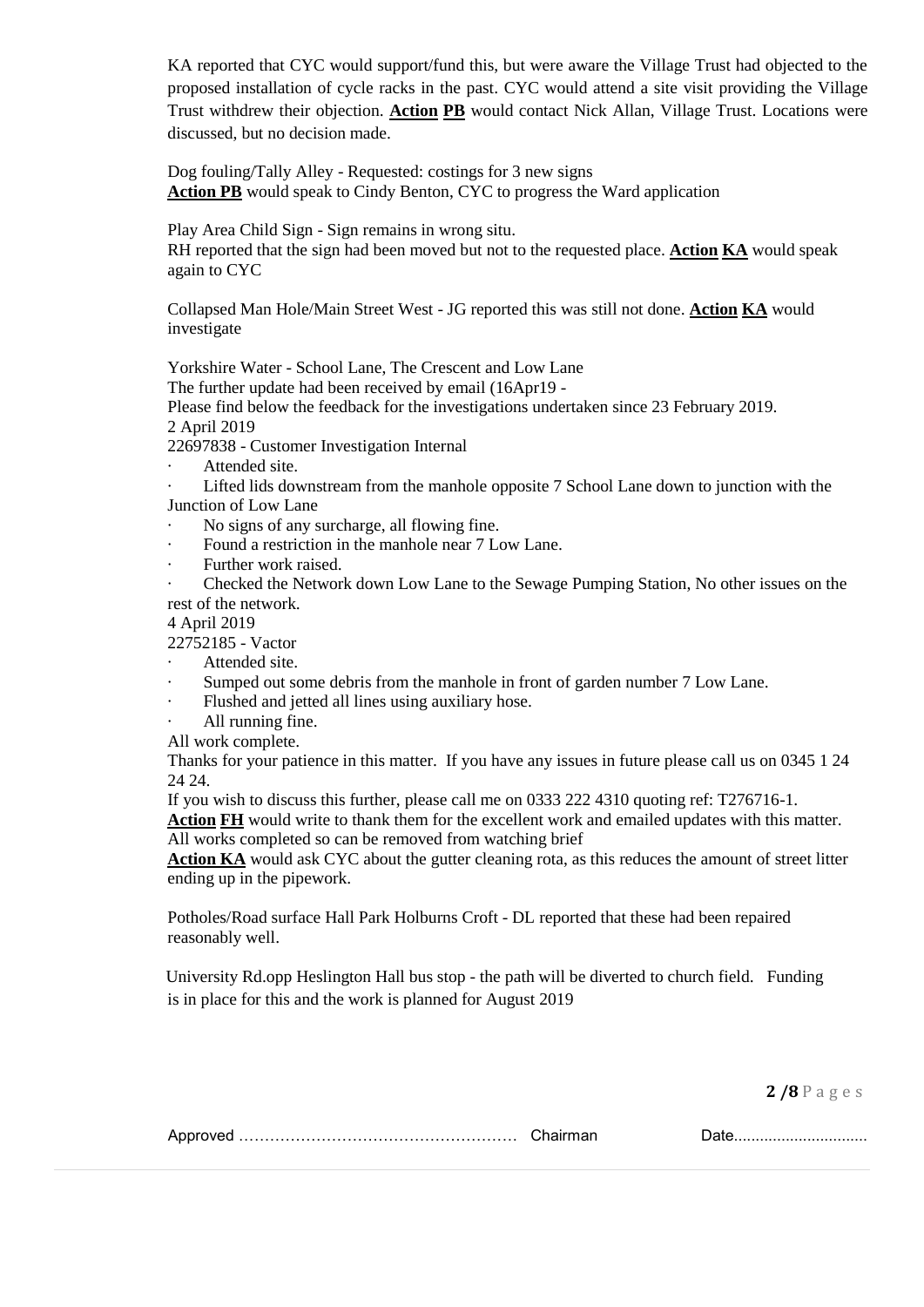University of York/University Road/Road safety concerns - Requested: review master plan. No further update

Damaged road sign for Low Lane, School Lane/ Crescent –CYC placed an order for repair to the sign.

New University Development Forum PB reported this would be arranged by the University for May/June 2019 and the developers will attend

Broken fence at the Outgang – Not yet repaired

Julian Sturdy – invite to attend Parish Council Meeting

Thank you for getting in touch with Julian inviting him to attend one of the Parish Council meetings this year to discuss the Local Plan.

Julian would be delighted to do so however because all of the dates except the 7th September are a Tuesday he will be required to be in Parliament I do apologise.

The MP's recess dates have not been released from April onwards yet for the next few months and they will not be until towards the end of April, I do hope it would be okay if I get back to you once I know if Julian will be in York on any of the Tuesday dates in early May?

Action FH would write back asking for convenient dates when either an extra-ordinary meeting or a surgery could be arranged.

### **19/144 To Discuss, if necessary, long-standing matters:**

1. Appearance of village –

**Action Cllrs** would research business signage within the parish, as the sign above the door of Sinclairs appeared out of keeping.

2. Highway Matters –

5.2.1 Proposed amendments to the Traffic Regulation Order

The Parish Council welcome and support the proposed amendment of the existing R38 resident parking area with 12 hours parking for no-permit holders to change allowance for no-permit holders to 2 hours, no return within one hour.

The Parish Council have No Comment to the proposed no waiting at any time waiting restrictions (double yellow lines) at junction of Barby Avenue and Heslington Lane.

**Action FH** would submit these responses

3. City of York Council

3.1 Article 4 (2) Direction - NTR

3.2 Local Plan – KA reported that he assumes the public hearings will be after the May 2019 elections.

4. University of York

4.1 Antisocial Behaviour – due to University holidays there had been no incidents reported.

4.2 Latte Levy

**3 /8** P a g e s York University had written as follows – "Since the start of the new year, the University has been levying a 20p charge on coffee served in disposable cups from its catering outlets. The amount of money currently sitting in the fund is now several thousand pounds and we are looking for initiatives that the money can be spent on and which have an environmental/sustainable element to them. During discussions it was suggested that we might ask the Parish Council if it had any projects along these lines that it would like to do and that would benefit from additional funding that might be able to be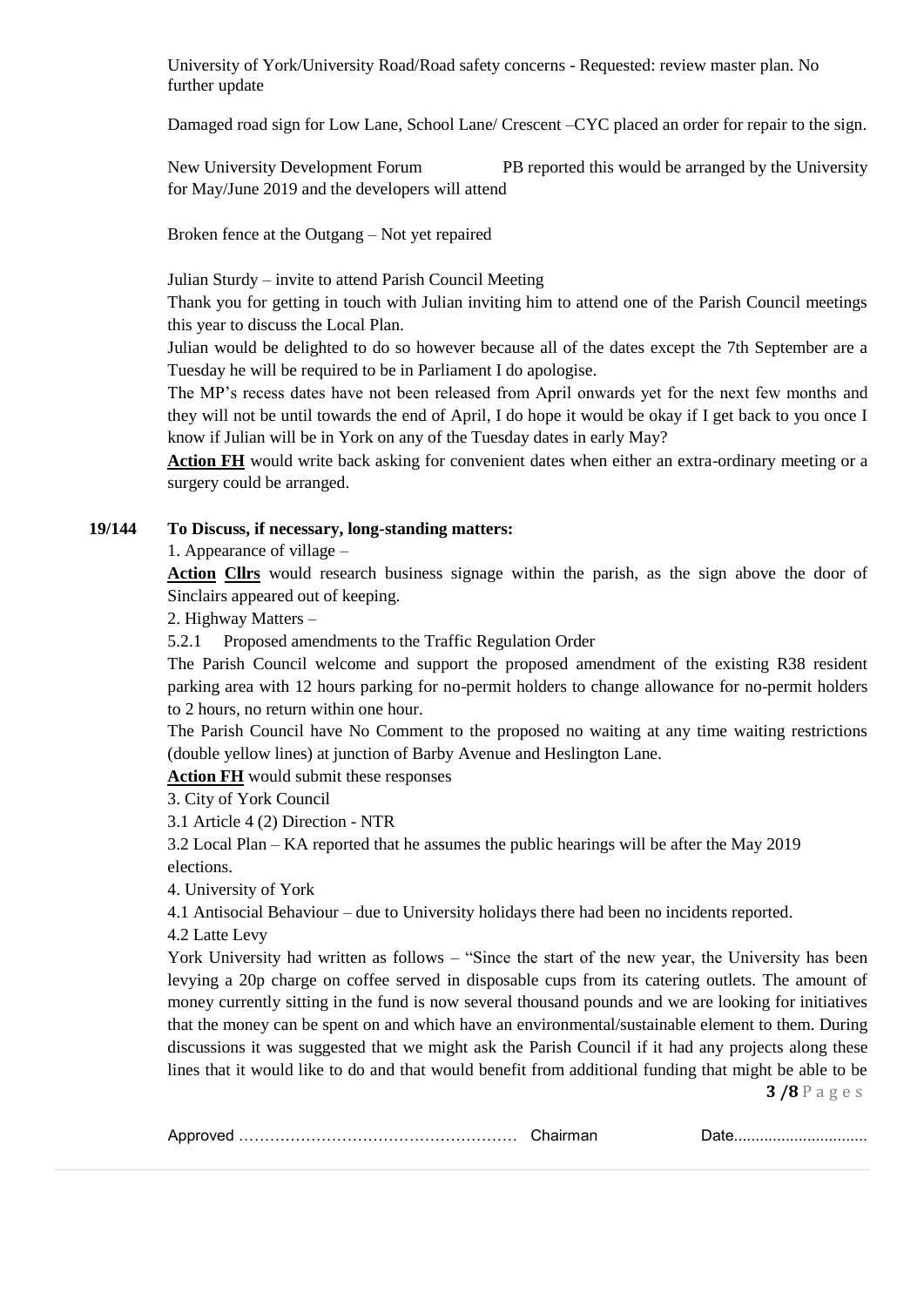provided by the University via the levy? If this is the case, then do please let me know and I will take it forward. Alternatively, if the Parish Council wanted to consider this offer and maybe think of some things it might like to do that would be fine, although the money currently sitting in the fund has to be spent by the end of July. In any case let me know what you think". The Parish Council were a little unsure of what schemes to prioritise, without any guidance, costings etc. However, as all suggested schemes, fulfilled the requirement for sustainability they would be submitted:

\*Promotion of Boss Lane as a nature, quiet area.

\*Replace existing blue waste-bin for full compartmentalised recycling facility bin- Norwegian centre car park, Main St

\*Repair/ replace soft play surface area- Sportsfield

\*Replacements for dying trees - Sportsfield boundary hedgerow **Action PB** would reply to Gordon Eastham,York University

5. Neighbourhood Planning – DB reported the Working Group are continuing its review of all responses. The Environment Agency had now responded and has no objection to the Draft Plan, which they considered would have no significant impact on the environment. A response from Natural England was still awaited. The Working Group agreed that no major alterations were required which might have resulted in the need for a second Pre-Submission consultation. DB summarised the key changes and advised the target is still to seek Parish Council approval at the June 2019 meeting. Regarding finances, Groundworks had agreed to the unspent monies been carried forward, as long as spending in line with submission.

6. Communication: The next edition of the newsletter had been circulated by PH and the Parish Council approved it, **Action PH** would forward to FH. **Action FH** forward to printers and ask for confirmation received.

### **19/145 To receive any matters raised by members of public:** None

#### **19/146 To report and make relevant recommendations on new planning applications:**

*Letter A: We support the application*

*Letter B: We have no objections*

*Letter C: We do not object but wish to make comments or seek safeguards as set out overleaf Letter D: We object on the planning grounds set out overleaf*

1. 19/00299/FUL Maple Cottage, Main Street

The Parish Council do not have any concerns with the dwelling conversion, but are concerned about the gates. If there must be gates, they should be set back and not on the road side. The material described in the application are not in keeping and should be sympathetic to the neighbouring properties e.g. wrought iron.

## 2. 19/00436/TCA Laston House, 14 Hall Park

The Parish Council are very disappointed that they did not have an opportunity to comment before the tree was removed and would like to know if the Conservation Officer inspected the tree.

**Action FH** would submit these responses via the CYC planning portal

### **19/147 To report planning decisions by City of York Council:**

|    | 18/0075/FUL  | <b>Fulford Golf Course</b> | Approved |
|----|--------------|----------------------------|----------|
|    | 18/01713/ADV | University of York         | Approved |
| 3. | 18/02661/FUL | 41 Main Street             | Approved |

|--|--|--|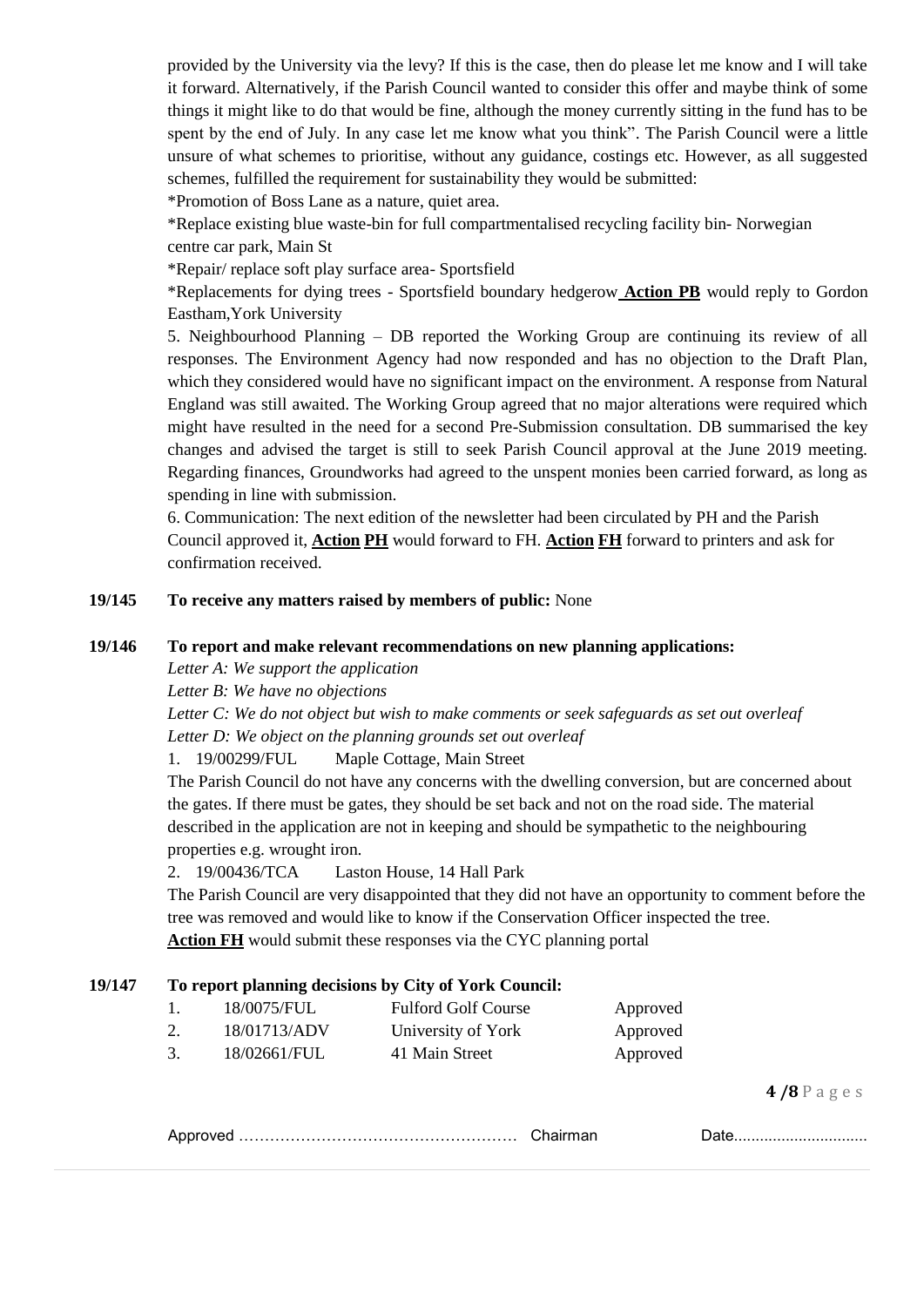### **19/148 To receive reports from representatives of following outside bodies:**

1. Ward Councillors – Updates given within the minutes

2. North Yorkshire Police – Report for Mar19 emailed to Cllrs and attached to minutes. PCSO confirmed that the reports could be recorded in the newsletter.

3. Heslington East Community Forums - NTR

- 4. Good Neighbours Forum PB had emailed to Cllrs the minutes from meeting on 21Feb19
- 5. Ouse and Derwent Drainage Board NTR
- 6. Sports Field ZR recorded thanks to Halifax Charitable Trust and Sinclair Properties for their donations to the children's play surface
- 7. York Environment Forum NTR
- 8. Alms Houses NTR

9. The Meeting Room – DL reported that the lobby has been decorated and next the toilets would be refurbished. The Meeting Room Committee intend to submit a Ward funding application

10. Fulford & Heslington Ward – KA reported that the ward funding for 2019-2020 had been released and to date no applications had been received from Heslington. CYC can supply HPC with Anti-graffiti wipes and training on use.. **Action PB** to speak with Lengthsman to ask if he would be willing to undergo training. **Action KA** To place an order with CYC

### **19/149 To receive any new correspondence received by the council:**

1. CYC – Public footpath York 392 and Public footpath Heslington 18 Modification Order 2019 The Parish Council had already written to CYC in support of this

2. Parishioner – School Crossing Area

A parishioner had emailed PB as follows – "I wish to draw attention to the traffic/pollution problems at the entrance to the school which in my opinion are worsened by the parking bays and traffic lights. The children along with the crossing patrol person are surrounded by fume belching stationary vehicles especially in the mornings. Perhaps the lights could be synchronised to improve traffic flow away from Heslington at least this may reduce the amount of pollution away from the children many or which are at exhaust pipe level.

PB had responded as follows – "Thank you for your email. We have a Parish Council meeting on Tuesday at 7.30pm. I will ensure that Cllrs receive your comments. Our local Ward Cllr should also be there. CYC have recently proposed changes to that area "Safe Routes to School Scheme". The PC has responded to the consultation. We are not aware of a decision. You are most welcome to come along on Tuesday and speak to the Council direct".

The Parish Council unanimously agreed to monitor the situation, but take no further action at this stage.

#### **19/150 To receive matters raised by members:**

Street Furniture – in light of the recent requests, the Parish Council would draft guidelines for this

## **19/151 To discuss matters raised by Parish Clerk/Responsible Financial Officer:**

1. Bookkeeping records for year ending 31 Mar 19 to date

FH circulated copies of a bank reconciliation dated 10 April 2019, along with an income & expenditure report.

2. Financial management - Internal Controls, Property/Asset Checks, Internal/External Audits, GDPR

|--|--|--|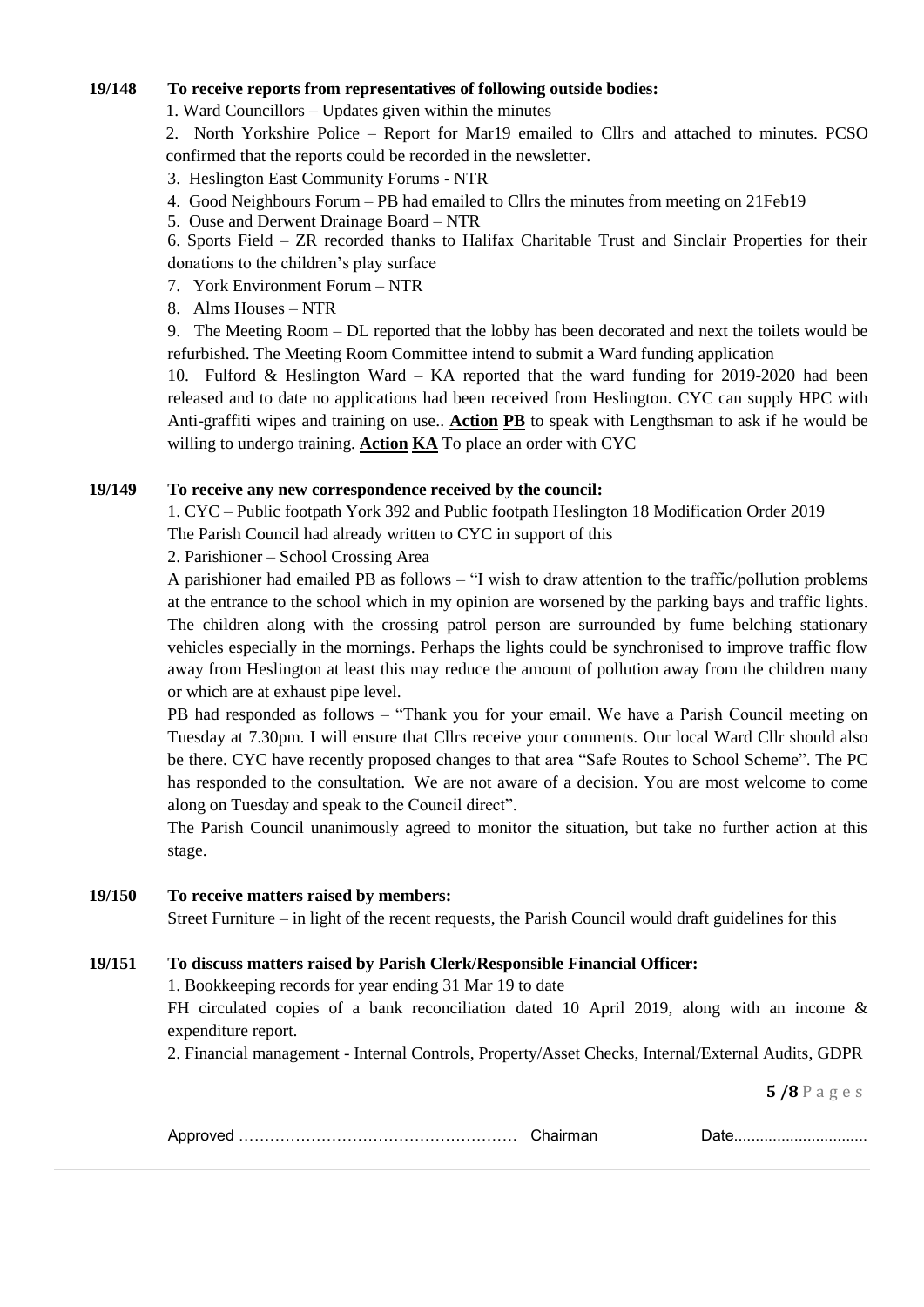2.1 To review budget 2019-2020

DB would update the finance report for the forthcoming year, **Action DB** will circulate to Cllrs and forward to FH.

3. Matters raised with/by Yorkshire Local Councils Association (YLCA) - Info/updates emailed to Cllrs. **Action KA** to ask if CYC charges CIL (Community Infrastructure Levy)

3.1 Membership 01Apr19-31Mar19

YLCA had requested the electoral register figure not including students, which she was struggling to provide, so KA offered to assist

| 4. To approve the following invoices for payment |  |
|--------------------------------------------------|--|
|--------------------------------------------------|--|

| 4.1 | David Murray       | Salary                      | £339.33 | 001796 |
|-----|--------------------|-----------------------------|---------|--------|
| 4.2 | Parish Clerk       | Salary                      | £280.33 | 001797 |
| 4.3 | PKF Littlejohn LLP | External Audit YE 31 Mar 18 | £240.00 | 001798 |

## **19/152 To confirm the dates of the future meeting(s) on Tuesdays at 7.30 p.m. in the Meeting Room as:**

| 21May19 | 7.00 p.m.   | <b>Annual Parish Meeting</b>         |
|---------|-------------|--------------------------------------|
|         | $7.15$ p.m. | <b>Annual Parish Council Meeting</b> |
|         | $7.30$ p.m. | Parish Council Meeting               |

18Jun19, 16Jul19, 20Aug19, 07Sep19, 15Oct19, 19Nov19, 17Dec19

Please Note: The Parish Council is keeping a watching brief on items reported, but awaiting intervention and will include on the agenda as and when specific information to report:

1. City of York Council/Ward Cllr Keith Aspden

- Virgin Media Boxes Requested: paint green KA has written to Virgin Chief Executive requesting a site visit with Area Manager. FH also written

**6 /8** P a g e s - Dog fouling/Tally Alley Requested: costings for 3 new signs In process - Play Area Child Sign Sign remains in wrong situ. KA asked to follow up with CYC - Collapsed Man Hole/Main Street West Requested: repair Marked but no repair work done - Local Plan The public hearings will be after the May 2019 elections. - Main Street parking bays 12hr to 2hr Is being advertised - Villages benches On hold. For further discussion - Cycle racks Site visit to be arranged with CYC - Potholes/Road surface Common Lane/Long Lane/Langwith Stray Requested: repair KA had reported and CYC advised these would be repaired when they reached intervention levels

|--|--|--|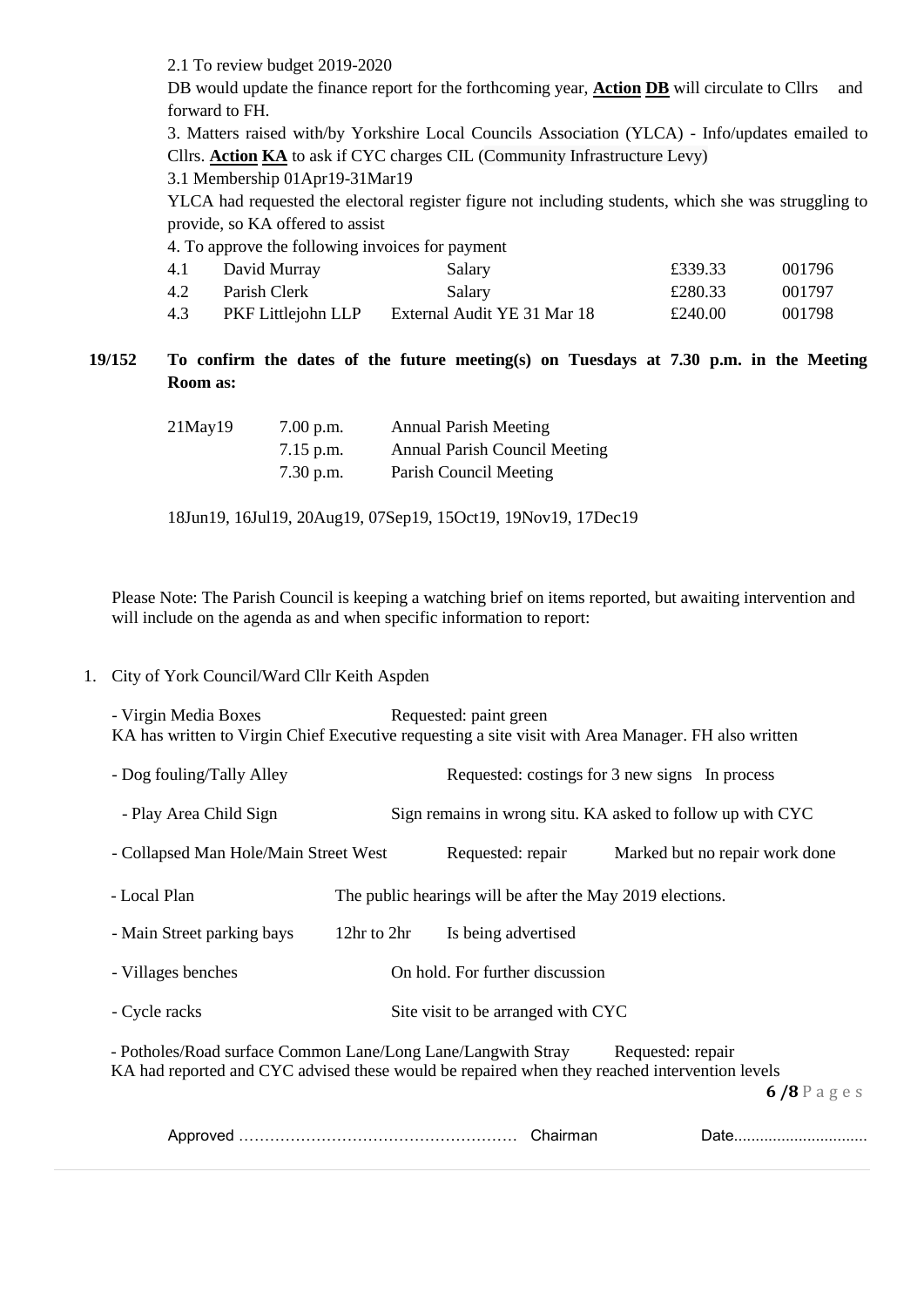- Footpath on University Road. University Rd.opp Heslington Hall bus stop - the path will be diverted to church field. Funding is in place for this and the work is planned for August 2019

- University of York/University Road/Road safety concerns Requested: review master plan NFR

- Damaged road sign for Low Lane, School Lane/ Crescent- CYC placed an order for repair of the sign on 02/03/2019.

| <b>Type of</b><br><b>Incident</b>    | <b>Time and</b><br><b>Location.</b> | <b>Report made</b><br>and action<br>taken by NYP                              | <b>Total calls for Month</b> |
|--------------------------------------|-------------------------------------|-------------------------------------------------------------------------------|------------------------------|
| ASB-<br><b>Nuisanc</b><br>e          |                                     |                                                                               | $\bf{0}$                     |
| ASB-<br><b>Personal</b>              |                                     |                                                                               | $\bf{0}$                     |
| <b>Burglar</b><br>${\bf y}$          | 02/03/2019<br>Deramore<br>Lane      | Money stolen<br>from purse in<br>students room.                               | $\mathbf{1}$                 |
| <b>Drugs</b>                         | University                          | Small bag<br>believed to<br>contain drugs<br>found in<br>Exhibition<br>Centre | $\mathbf{1}$                 |
| <b>Vehicle</b>                       |                                     |                                                                               | $\bf{0}$                     |
| <b>Theft</b>                         | 07/03/2019<br>Deramore<br>Lane      | Guitar amp<br>with wires<br>taken from<br>room.                               | 1                            |
| <b>Violence</b>                      | University                          | $1 x$ Incident -<br>Sextortion                                                |                              |
|                                      | University                          | 1 x incident -<br>staff aware                                                 | $\mathbf{3}$                 |
|                                      | University                          | 1 x<br>stalking/harrass<br>ment                                               |                              |
| <b>Crimina</b><br>L<br><b>Damage</b> |                                     |                                                                               | $\bf{0}$                     |

#### **Police Report March**

|--|--|--|